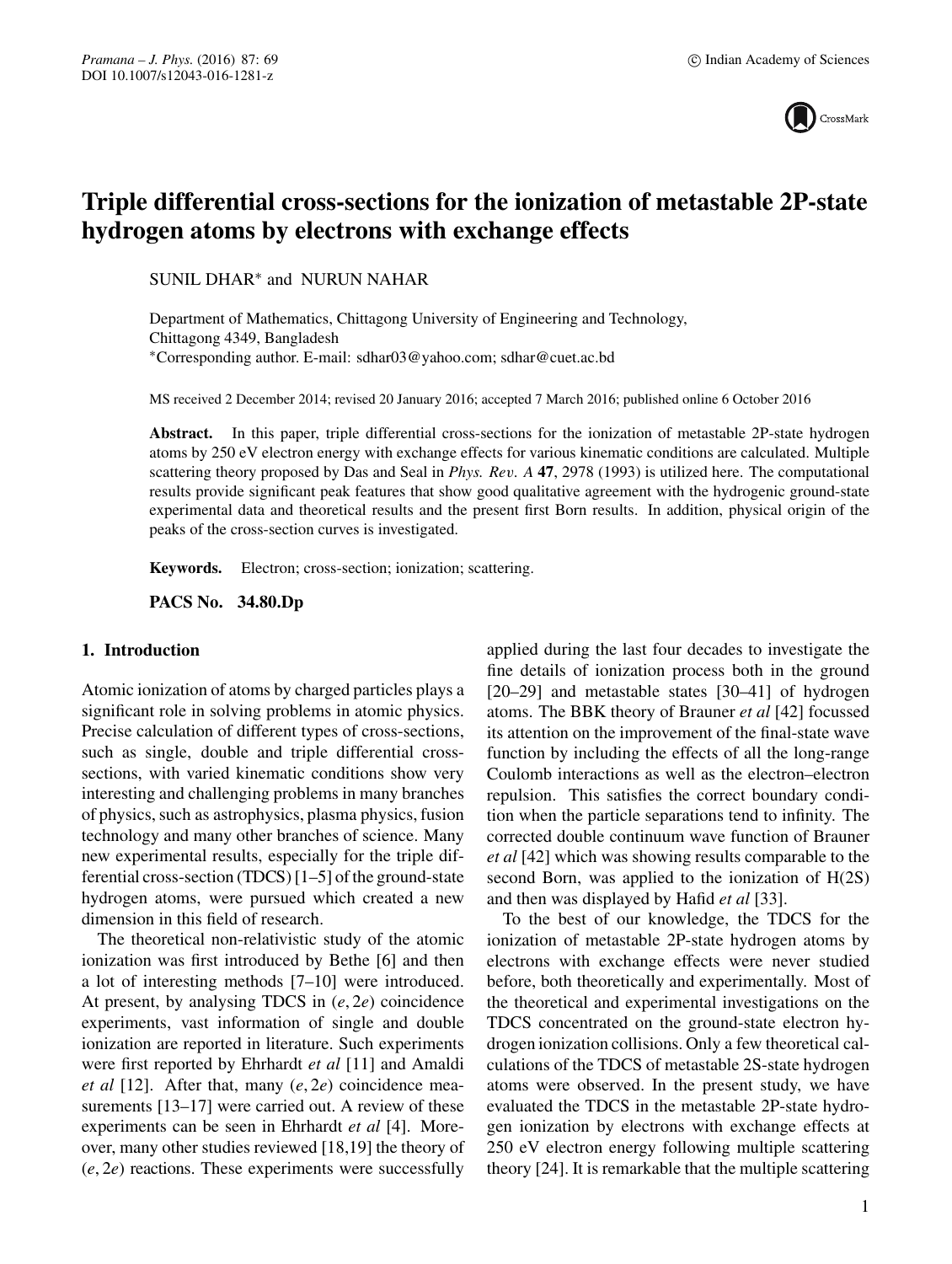theory was proved very successfully in the study of TDCS results for both ground state [24–26] with exchange effects and metastable 2S-state [34–37] of hydrogen atoms. So, the theoretical results of Das and Seal [24], Dal Cappello *et al* [38], BBK model [42] and the absolute data [4] for the ionization of hydrogen atoms by electrons from the ground state have been considered here for comparison. Accordingly, one of our earlier methods on the hydrogenic 2S-state ionization results [35] is also presented here for comparison.

The aim of our present work is to demonstrate TDCS for the ionization of metastable 2P-state hydrogen atoms using electron impact with exchange effects. This shows interesting qualitative fitness with the hydrogenic ground-state ionization experimental data and some other hydrogenic ground-state theoretical calculations and hydrogenic metastable 2S-state results. Therefore, the present study will provide significant contribution to the future experimental set-up for the ionization of metastable hydrogen atoms by electrons.

### **2. Theory**

In the present study, we have considered the direct and exchange amplitude of the T-matrix element. The T-matrix element for the ionization of hydrogen atoms by electrons [23,24] may be written as

$$
T_{\rm fi} = \langle \Psi_{\rm f}^{(-)}(\bar{r}_1, \bar{r}_2) | V_{\rm i}(\bar{r}_1, \bar{r}_2) | \Phi_{\rm i}(\bar{r}_1, \bar{r}_2) \rangle, \tag{1}
$$

where the perturbation potential  $V_1(\bar{r}_1,\bar{r}_2)$  is given by

$$
V_1(\bar{r}_1, \bar{r}_2) = \frac{1}{r_{12}} - \frac{Z}{r_2}.
$$
 (2)

The nuclear charge of the hydrogen atom is  $Z = 1, r_1$ and  $r_2$  are the distances of the two electrons from the nucleus and  $r_{12}$  is the distance between the two electrons. Coordinates of the two electrons are taken to be  $\bar{r}_1$  and  $\bar{r}_2$ . The initial channel unperturbed wave function is

$$
\Phi_{\rm i}(\bar{r}_1, \bar{r}_2) = \frac{e^{i\,\bar{p}_1 \cdot \bar{r}_2}}{(2\pi)^{3/2}} \phi_{2p}(\bar{r}_1) = \frac{e^{i\,\bar{p}_1 \cdot \bar{r}_2}}{8\sqrt{2}\pi^2} r_1 \cos \theta e^{-r_1 \lambda_1},\tag{3}
$$

where

$$
\phi_{2p}(\bar{r}_1) = \sqrt{\frac{1}{32\pi}} r_1 \cos \theta e^{-r_1/2}
$$
  
=  $\sqrt{\frac{1}{32\pi}} r_1 \cos \theta e^{-\lambda_1 r_1}, \quad \left[\lambda_1 = \frac{1}{2}\right]$ 

is the hydrogenic 2P-state wave function,  $\bar{p}_i$  is the incident electron momentum and  $\psi_f^{(-)}(\bar{r}_1, \bar{r}_2)$  is the final three-particle scattering state with the electrons being in the continuum with momenta  $\bar{p}_1$ ,  $\bar{p}_2$ . The approximate final-state scattering wave function  $\psi_f^{(-)}(\bar{r}_1, \bar{r}_2)$ <br>is given by [23.24] is given by [23,24]

$$
\psi_{f}^{(-)}(\bar{r}_{1},\bar{r}_{2}) = N(\bar{p}_{1},\bar{p}_{2}) \left[ \phi_{\bar{p}_{1}}^{(-)}(\bar{r}_{1}) e^{i\bar{p}_{2}\cdot\bar{r}_{2}} + \phi_{\bar{p}_{2}}^{(-)}(\bar{r}_{2}) e^{i\bar{p}_{1}\cdot\bar{r}_{1}} + \phi_{\bar{p}}^{(-)}(\bar{r}) e^{i\bar{P}\cdot\bar{R}} - 2 e^{i\bar{p}_{1}\cdot\bar{r}_{1} + i\bar{p}_{2}\cdot\bar{r}_{2}} \right] / (2\pi)^{3}, \tag{4}
$$

where

$$
\begin{aligned}\n\bar{r} &= \frac{\bar{r}_1 - \bar{r}_2}{2}, & \quad \bar{R} &= \bar{r}_1 + \bar{r}_2, & \quad \bar{p} &= (\bar{p}_2 - \bar{p}_1), \\
\bar{P} &= \bar{p}_2 + \bar{p}_1.\n\end{aligned}
$$

The normalization constant  $N(\bar{p}_1, \bar{p}_2)$  is given by

$$
|N(\bar{p}_1, \bar{p}_2)|^{-2} = \left| 7 - 2[\lambda_1 + \lambda_2 + \lambda_3] \right|
$$
  
 
$$
- \left[ \frac{2}{\lambda_1} + \frac{2}{\lambda_2} + \frac{2}{\lambda_3} \right]
$$
  
 
$$
+ \left[ \frac{\lambda_1}{\lambda_2} + \frac{\lambda_1}{\lambda_3} + \frac{\lambda_2}{\lambda_1} + \frac{\lambda_2}{\lambda_3} + \frac{\lambda_3}{\lambda_1} + \frac{\lambda_3}{\lambda_2} \right], (5)
$$

where

$$
\lambda_1 = e^{\pi \alpha_1/2} \Gamma(1 - i\alpha_1), \quad \alpha_1 = 1/p_1,
$$
  
\n
$$
\lambda_2 = e^{\pi \alpha_2/2} \Gamma(1 - i\alpha_2), \quad \alpha_2 = 1/p_2,
$$
  
\n
$$
\lambda_3 = e^{\pi \alpha/2} \Gamma(1 - i\alpha), \quad \alpha = -1/p.
$$

The normalization constant  $N(\bar{p}_1, \bar{p}_2)$  is calculated numerically using eq. (5) for the electron impact and the approximate value of N is nearly 1.<br>Here  $\phi^{(-)}(\bar{x})$  is the Coulomb wave

Here,  $\phi_{\bar{q}}^{(-)}(\bar{r})$  is the Coulomb wave function which given by is given by

$$
\phi_{\bar{q}}^{(-)}(\bar{r}) = e^{\pi \alpha/2} \Gamma(1 + i\alpha) e^{iq \cdot \bar{r}}
$$
  
×  ${}_1F_1(-i\alpha, 1, -i[qr + \bar{q} \cdot \bar{r}])$ 

where

$$
\alpha_1 = \frac{1}{p_1}, \quad \text{for } \bar{q} = \bar{p}_1,
$$
  

$$
\alpha_2 = \frac{1}{p_2}, \quad \text{for } \bar{q} = \bar{p}_2
$$

and

$$
\alpha = -\frac{1}{p}, \quad \text{for } \bar{q} = \bar{p}.
$$

Equation (1) then becomes

$$
T_{\rm fi} = T_B + T_{B'} + T_i - 2T_{PB},\tag{6}
$$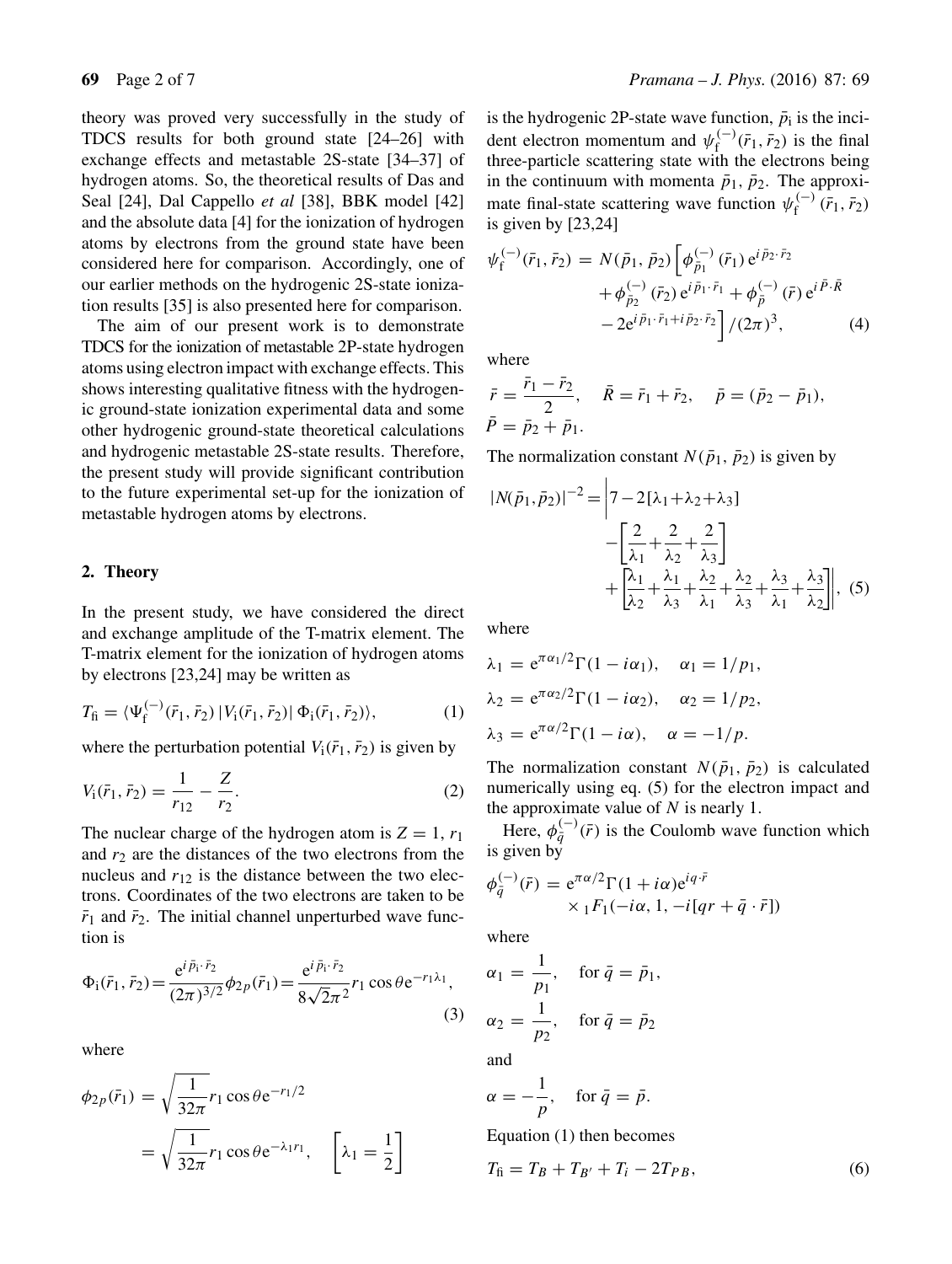where

$$
T_B = \left\langle \phi_{\bar{p}_1}^{(-)} (\bar{r}_1) e^{i \bar{p}_2 \cdot \bar{r}_2} |V_1| \Phi_1(\bar{r}_1, \bar{r}_2) \right\rangle, \tag{7}
$$

$$
T_{B'} = \left\langle \phi_{\bar{p}_2}^{(-)} (\bar{r}_2) e^{i \bar{p}_1 \cdot \bar{r}_1} |V_1| \Phi_1(\bar{r}_1, \bar{r}_2) \right\rangle, \tag{8}
$$

$$
T_i = \left\langle \phi_{\bar{p}}^{(-)}\left(\bar{r}\right) e^{i\bar{P}\cdot\bar{R}} \left|V_{i}\right| \Phi_{i}(\bar{r}_{1},\bar{r}_{2})\right\rangle, \tag{9}
$$

$$
T_{PB} = \left\langle e^{i\,\overline{p}_1 \cdot \overline{r}_1 + i\,\overline{p}_2 \cdot \overline{r}_2} \,|V_1| \,\Phi_1(\overline{r}_1, \overline{r}_2) \right\rangle. \tag{10}
$$

The direct scattering amplitude  $f(\bar{p}_1, \bar{p}_2)$  is then determined from

$$
f(\bar{p}_1, \bar{p}_2) = -(2\pi)^2 T_{\text{fi}}.
$$
\n(11)

We also calculated the exchange amplitude by following the approximation

$$
g(\bar{p}_1, \bar{p}_2) = f(\bar{p}_2, \bar{p}_1).
$$
\n(12)

After analytical calculation, we have evaluated these expressions numerically using Lewis integral [43] and Gaussian quadrature formula. The TDCS is finally given by

$$
\frac{d^3\sigma}{d\Omega_1 d\Omega_2 dE_1} = \frac{p_1 p_2}{p_i} \left[ \frac{3}{4} |f - g|^2 + \frac{1}{4} |f + g|^2 \right],\tag{13}
$$



**Figure 1.** TDCS for the ionization of atomic hydrogen by 250 eV electron impact for  $\theta_2 = 3^\circ$  as a function of the ejected electron  $\theta_1$  relative to the incident electron direction. The ejected electron energy is  $E_1 = 5$  eV. Theory: Black curve represents results of 2P hydrogenic state with exchange effects, red dash curve represents first Born result of 2P hydrogenic state, purple short dash curve represents hydrogenic groundstate second Born results [38], green dash–dotted curve represents hydrogenic ground-state BBK model [42], the square represents hydrogenic ground-state experiments [4] and the blue curve represents hydrogenic ground state [24].

where  $E_1$  is the energy of the incident electron. Therefore, in our present calculation we have computed the TDCS, given by eq. (13).

## **3. Results and discussions**

The results for the ionization of metastable 2P-state hydrogen atoms by electrons with exchange effects are displayed in figures 1 ( $\theta_2 = 3^\circ$ ), 2 ( $\theta_2 = 15^\circ$ ), 3 ( $\theta_2$ )  $= 25^{\circ}$ ), 4a ( $\theta_2 = 5^{\circ}$ ), 4b ( $\theta_2 = 7^{\circ}$ ), 4c ( $\theta_2 = 9^{\circ}$ ), 4d ( $\theta_2 = 11^\circ$ ), 4e ( $\theta_2 = 15^\circ$ ) and 4f ( $\theta_2 = 20^\circ$ ). We have presented the TDCS of the present and first Born results at the incident energy  $E_i = 250$  eV for some varied ejected angles ( $\theta_1$ ) and fixed scattering angles ( $\theta_2$ ).  $\theta$  is considered from 0 $\degree$  to 360 $\degree$ . In all these figures, the region for  $\theta_1$  (0<sup>°</sup>–150<sup>°</sup>) and  $\phi = 0$ <sup>°</sup>, refers to the recoil region, while  $\theta_1$  (150°–360°) and  $\phi = 180^\circ$ , refers to the binary region.

The hydrogenic ground-state theoretical results of Das and Seal [24], Dal Cappello *et al* [38], BBK model of Brauner *et al* [42] and the absolute data of Ehrhardt *et al* [4] and hydrogenic 2S-state ionization results [35] are exhibited for qualitative comparison with our present study. The peak positions, shapes and heights of the reported work provide similar but shifted configura-



**Figure 2.** TDCS for the ionization of atomic hydrogen by 250 eV electron impact for  $\theta_2 = 15^\circ$  as a function of the ejected electron angle  $\theta_1$  relative to the incident electron direction. The ejected electron energy is  $E_1 = 50$  eV. Theory: Black curve represents results of 2P hydrogenic state with exchange effects, red dash curve represents first Born result of 2P hydrogenic state, purple short dash curve represents hydrogenic ground-state second Born results [38], green dash–dotted curve represents hydrogenic ground-state BBK model [42], the square represents hydrogenic ground-state experiments [4] and blue curve represents hydrogenic ground state [24].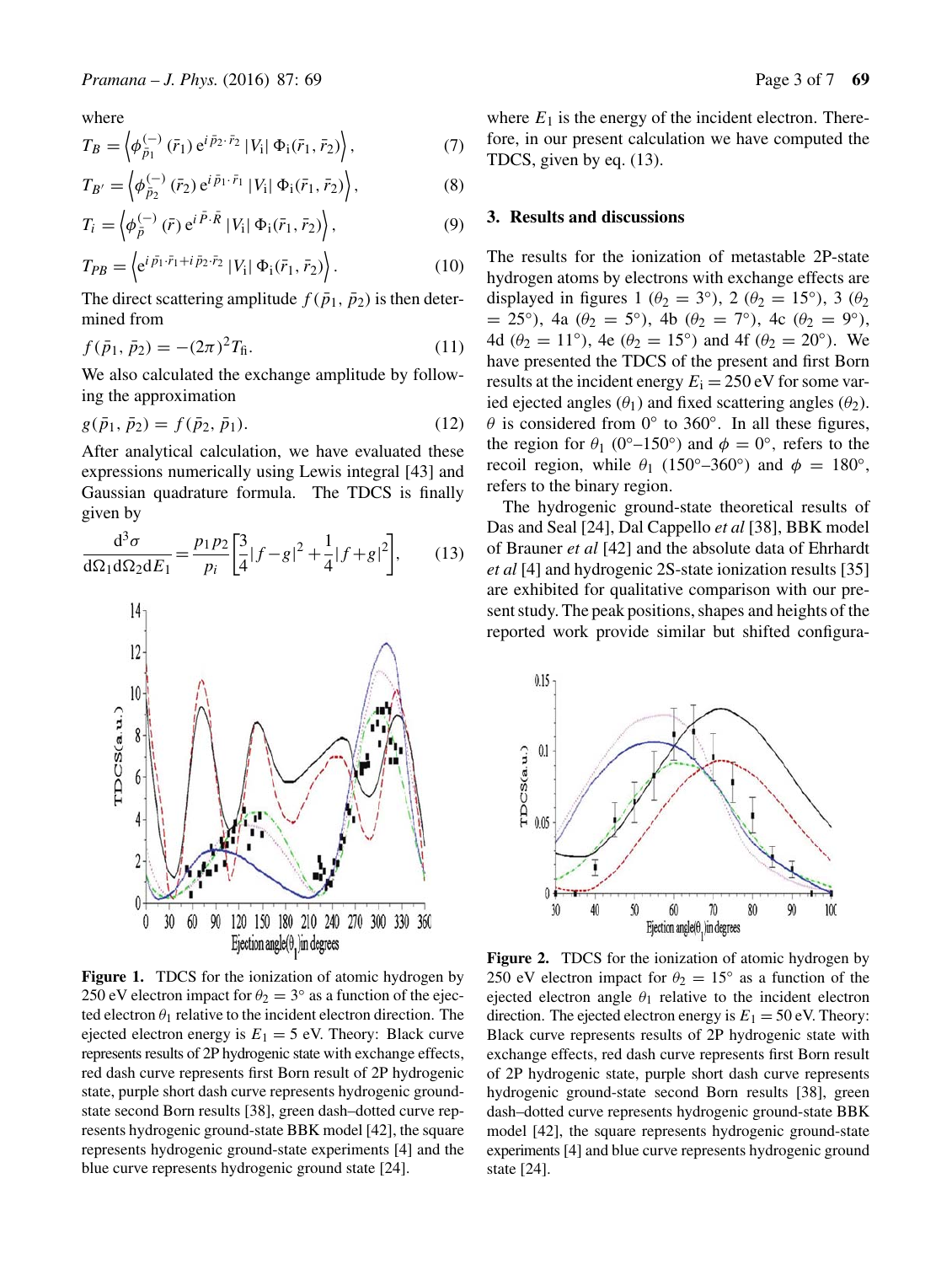

**Figure 3.** TDCS for the ionization of atomic hydrogen by 250 eV electron impact for  $\theta_2 = 25^\circ$  as a function of the ejected electron angle  $\theta_1$  relative to the incident electron direction. The ejected electron energy  $E_1 = 50$  eV. Theory: Black curve represents results of 2P hydrogenic state with exchange effects, red dash curve represents first Born result of 2P hydrogenic state, purple short dash curve represents hydrogenic ground-state second Born results [38], green dash–dotted curve represents hydrogenic ground-state BBK model [42], the square represents hydrogenic ground state experiments [4] and blue curve represents hydrogenic ground state [24].

tions with the earlier results of hydrogenic ground-state second Born approximation [38].

Figure 1 depicts the TDCS results with exchange effects for  $\theta_2 = 3^\circ$ ,  $E_i = 250$  eV and  $E_1 = 5$  eV. In this case, we observed that the peak values decreased in the recoil region but increased in the binary region in other reported methods [4,24,38,42]. However, in the binary region, the present peak values are slightly shifted to higher ejection angle with the same magnitude as the experimental hydrogenic ground-state data [4], but exhibit smaller magnitude than other hydrogenic groundstate theoretical calculations [24,38,42], whereas in the recoil region, the peak values of the present results are the highest among all other calculations [4,24,38,42]. We also observed that more than one peak structures exist in both the binary and the recoil regions in the absolute data [4] similar to the present and the first Born results. It is very interesting to notice that the hydrogenic ground-state BBK result [42] and the present results express similar patterns as the hydrogenic ground-state experimental results [4]. But the hydrogenic second Born result [38] shows somewhat different behaviour with the hydrogenic ground-state experimental results [4], because of the electron–electron two-body kinematic and the electron–nucleus final-state interaction which gives rise to the peak-shaped structure in the TDCS for electrons ejected with 250 eV energy using electron impact.

Next we have increased the ejected energy  $E_1$  to 50 eV and the scattering angle  $\theta_2$  to 15°, remaining the incident energy  $E_i$  unaltered as 250 eV. We also have fixed the ejected angle  $\theta_1$  from 30 $\degree$  to 100 $\degree$ . The present and the first Born results for the ionization of 2P metastable state hydrogen atoms by electrons with exchange effects, after considering the above kinematic conditions, are shown in figure 2. In this case, the present first Born result exhibits the same peak feature as hydrogenic ground-state results [24,42] except for a slight shift in peak position. Moreover, the present 2P-state hydrogenic results and the ground-state hydrogenic second Born results [38] express exactly the same peak shape as the earlier one. All the peaks of the theoretical results in figure 2 remain either lower or higher than the hydrogenic ground-state measurements [4] which is very significant. Hydrogenic ground-state result of Das and Seal [24] shows good quantitative agreement with the second Born result [38], compared to the experimental data [4]. In addition, the data in [24] coincide with the experimental data of Weigold *et al* [1] in the same kinematic conditions. Thus, we can claim that our present work is in good qualitative agreement with other models for hydrogenic ground state.

Let us consider the next case (figure 3) for  $E_i =$ 250 eV,  $E_1 = 50$  eV,  $\theta_2 = 20^\circ$  and  $\theta_1$  (30°–100°). In this case, we observe that the peak patterns of the present and the first Born results are exactly similar to that of figure 2. But the present peak values were shifted to the higher ejection angles. Therefore, we noticed that the peak positions of the theoretical results [24, 38,42] for the ionization of ground-state hydrogen atoms by electrons are closer to the ground-state experimental results [4] compared to the present and the first Born results. For these kinematic conditions, the hydrogenic ground-state result of Das and Seal [24] best fit with the experimental data of Weigold *et al* [1].

In figures 4a and 4b, the present and the first Born results approach with one lobed structure in the recoil region whereas the 2S-state results [35] provide one deep lobed structure in the same region. However, peaks are almost similar in binary regions in all the cases.

The present and the first Born results exhibit similar peak formation compared to the previous results of hydrogenic 2S-state investigation [35] shown in figure 4c. The peak positions and the peak height of the present and the first Born results are seemed to be identical in the recoil region but the peak height is slightly lower in the binary region than the hydrogenic 2S-state results [35]. On the other hand, the first Born result shows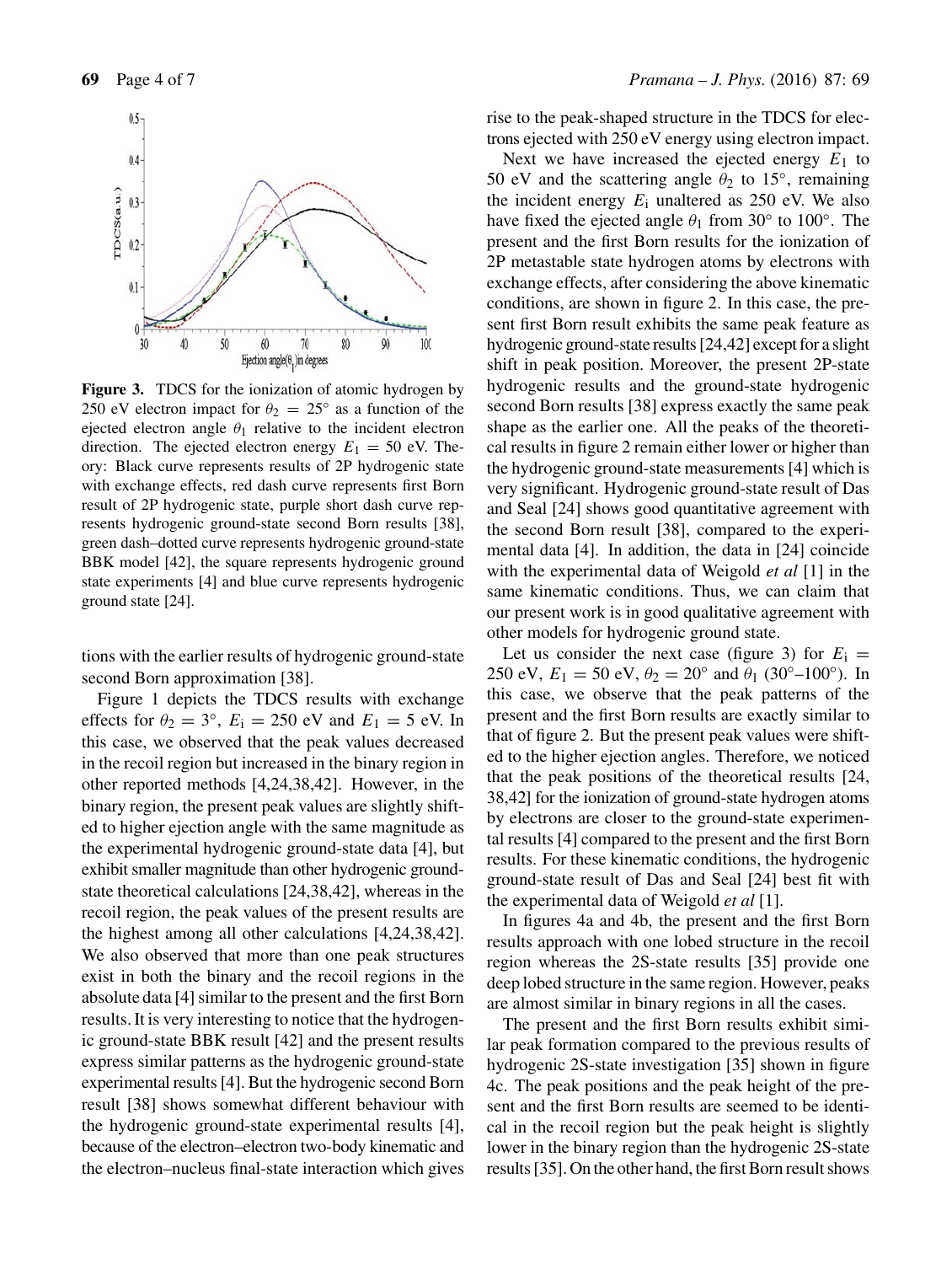

**Figure 4.** TDCS for the ionization of atomic hydrogen by 250 eV electron impact for (**a**)  $\theta_2 = 5^\circ$ , (**b**)  $\theta_2 = 7^\circ$ , (**c**)  $\theta_2 = 9^\circ$ , (**d**)  $\theta_2 = 11^\circ$ , (**e**)  $\theta_2 = 15^\circ$  and (**f**)  $\theta_2 = 20^\circ$  as a function of the ejected electron angle  $\theta_1$  relative to the incident electron direction. The ejected electron energy  $E_1 = 5$  eV. Solid curve represents results of 2P hydrogenic state with exchange effects, dash curve represents first Born result of 2P hydrogenic state and dash–dotted curve represents hydrogenic 2S-state result [35].

qualitatively better agreement with the hydrogenic 2S results [35] than the present results shown in figure 4d. In contrast to figure 4d, we observe a qualitative enhancement in the TDCS results of the present findings in figure 4e. In this situation, the magnitude of the present binary and recoil peaks are found to be much higher than the corresponding 2S-state ionization [35]. This may be due to the fact that the probability of ionization from the 2P-state is expected to be much higher than that of the corresponding 2S-state. For the same case, the first Born result confirms similar representation of peak positions with 2S-state in both binary and recoil regions. The peak heights decrease slightly for the first Born and increase slightly for the present calculations which are closer to the compared hydrogenic 2S-state results [35]. For higher scattering angle  $\theta_2 = 20^\circ$ (figure 4f), the peak values of the present and the first Born results qualitatively agreed in the binary region,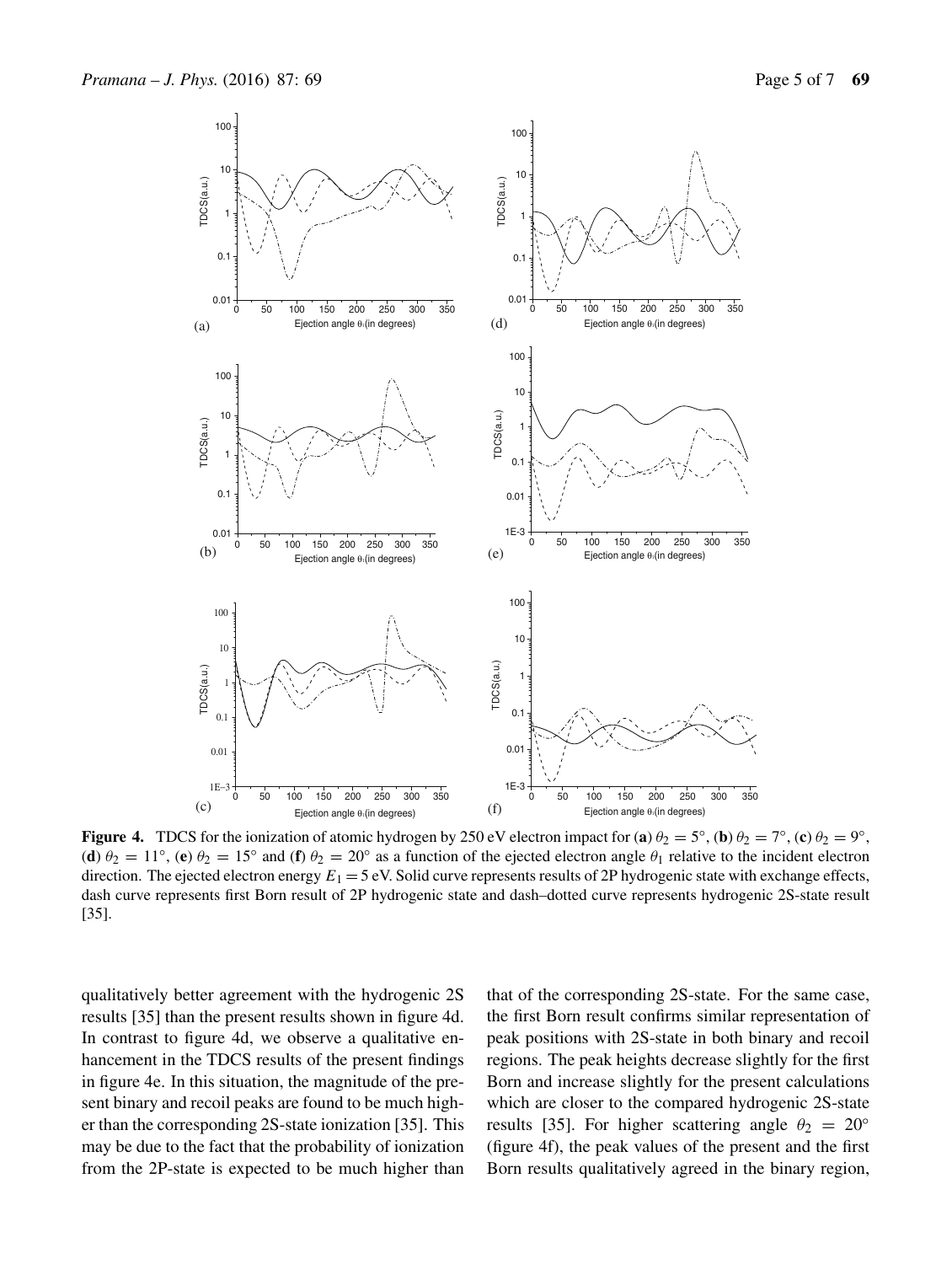but oppositely advanced in the recoil region compared to the hydrogenic metastable 2S-state [35].

The ionization mechanisms of the findings are discussed here for qualitative understanding. Here, we considered four different scattering amplitudes corresponding to the different terms on the right-hand side of eq. (4). The first and the second terms, given by eq. (4), yield T-matrix elements corresponding to the amplitude in the first Born approximation. The third term interprets that the projectile first scattered off the bound electron and then scattered an infinite number of times off the massive nucleus through large angles leading to a large enhancement of the TDCS for large scattering angle  $\theta_2$ . The fourth term is a higher-order process and contributes only little. In this study, we have seen that the amplitude is substantially large, in magnitude, compared to other amplitudes, such as first Born. This implies that near the peak, the projectile–electron interactions are most important in the final channel. It is well known that ionization process can occur due to double binary collisions. The projectile–electron binary collision is described by the first term of eq. (4), i.e. it exists also in simple plane-wave approximation. Another double binary collision leads us to the observation that the projectile (corresponding to the amplitude in the second term of eq. (4)) is first scattered from the nucleus and can be deflected, in principle, into any direction. The final shape and magnitude of the TDCS is determined by the coherent superposition of the two transition matrices of the second and third terms corresponding to eq. (4) described by the same of eq. (6).

## **4. Conclusions**

In this paper, the present and the first Born approximation results for the ionization of atomic hydrogen by electron impact with exchange effects in metastable 2P state are investigated theoretically and computationally. We observed that the implementation of the final-state wave function  $\psi_f^{(-)}(\bar{r}_1, \bar{r}_2)$  [24] shows good qualitative<br>agreement with hydrogenic ground-state second Born agreement with hydrogenic ground-state second Born results [38] and the hydrogenic ground-state experiments [4] and also coincides with BBK model [42] of the ground-state hydrogen atoms which is very significant. The present computational findings are encouraging and for future experiments this may play a vital role to provide much interesting and potential results in this area of research. There is more scope for improving this wave function and it can be applicable to various ionization problems.

#### **Acknowledgement**

The computational work was performed in the Simulation Lab of the Department of Mathematics, Chittagong University of Engineering and Technology, Chittagong-4349, Bangladesh.

#### **References**

- [1] E Weigold, C J Noble, S T Hood and I Fuss, *J. Phys. B: At. Mol. Opt. Phys.* **12**, 291 (1979)
- [2] B Lahmann, I E McCarthy, A T Stelbovics and E Weigold, *Phys. Re*v*. A* **<sup>30</sup>**, 758 (1984)
- [3] H Ehrhardt, G Knoth, P Schlemmer and K Jung, *Phys. Lett. A* **110**, 92 (1985)
- [4] H Ehrhardt, G Knoth, P Schlemmer and K Jung, *Z. Phys. D* **1**, 3 (1986)
- [5] H Ehrhardt and J Roder, in: *Coincidence studies of electron and photon impact ionization* edited by C T Whelan and H R J Walters (Plenum, New York, 1997) pp. 1–10
- [6] H A Bethe, *Ann. Phys*. **5**, 325 (1930) A Smekal (Ed.), *Aufbau Der Zusammenhängenden Materie* **24**, 273 (1933)
- [7] H S W Massey and C B O Mohr, *Proc. Roy. Soc. (London) A* **140**, 613 (1933)
- [8] H S W Massey and E H S Burhop, *Phys. Re*v*.* **<sup>48</sup>**, 468 (1935)
- [9] H S W Massey and C B O Mohr, *Proc. Phys. Soc. A* **67**, 695 (1954)
- [10] D G Soden, *Ann. Phys.* **19**, 409 (1934)
- [11] H Ehrhardt, M Schulz, T Tekaat and K Willmann, *Phys. Re*v*. Lett.* **22**, 1014 (1969)
- [12] U Amaldi Jr, A Egidi, R Marconero and G Pizzella, *Re*v*. Sci. Instrum.* **40**, 1001 (1969)
- [13] H Ehrhardt, K H Hesselbacher, K Jung and K Willman, in: *Case studies in atomic physics* edited by E W McDaniel and M R C McDowell (North Holland, Amsterdam, 1972) Vol. 2, p. 159
- [14] H Ehrhardt, K H Hesselbacher, K Jung and K Willman, *J. Phys. B* **5**, 1559 (1972)
- [15] H Ehrhardt, M Fischer, K Jung, F W Byron Jr, C J Joahain and B Piraux, *Phys. Re*v*. Lett.* **<sup>48</sup>**, 1807 (1982)
- [16] B Lohmann, I E McCarthy, A T Stelbovics and E Weigold, *Phys. Re*v*. A* **<sup>30</sup>**, 758 (1984)
- [17] R Muller-Fiedler, P Schlemmer, K Jung and H Ehrhardt, *Z. Phys. A* **320**, 89 (1985)
- [18] F W Byron Jr and C J Joachain, *Phys. Rep.* **179**, 211 (1989)
- [19] A Lahmam-Bennani, *J. Phys. B* **24**, 2401 (1991)
- [20] F W Byron, C J Joachain and B Piraux, *J. Phys. B: At. Mol. Opt. Phys.* **13**, 673 (1980)
- [21] F W Byron Jr, C J Joachain and B Piraux, *J. Phys. B* **18**, 3203 (1985)
- [22] F W Byron Jr, C J Joachain and B Piraux, *J. Phys. B* **19**, 1201 (1986)
- [23] J N Das, *Phys. Re*v*. A* **<sup>42</sup>**, 1376 (1990)
- [24] J N Das and S Seal, *Phys. Re*v*. A* **<sup>47</sup>**, 2978 (1993)
- [25] J N Das and S Seal, *Pramana J. Phys.* **40**, 253 (1993)
- [26] J N Das and S Dhar, *Pramana J. Phys.* **53**, 869 (1999)
- [27] S Jones and D H Madison, *Phys. Re*v*. A* **<sup>62</sup>**, 042701 (2000)